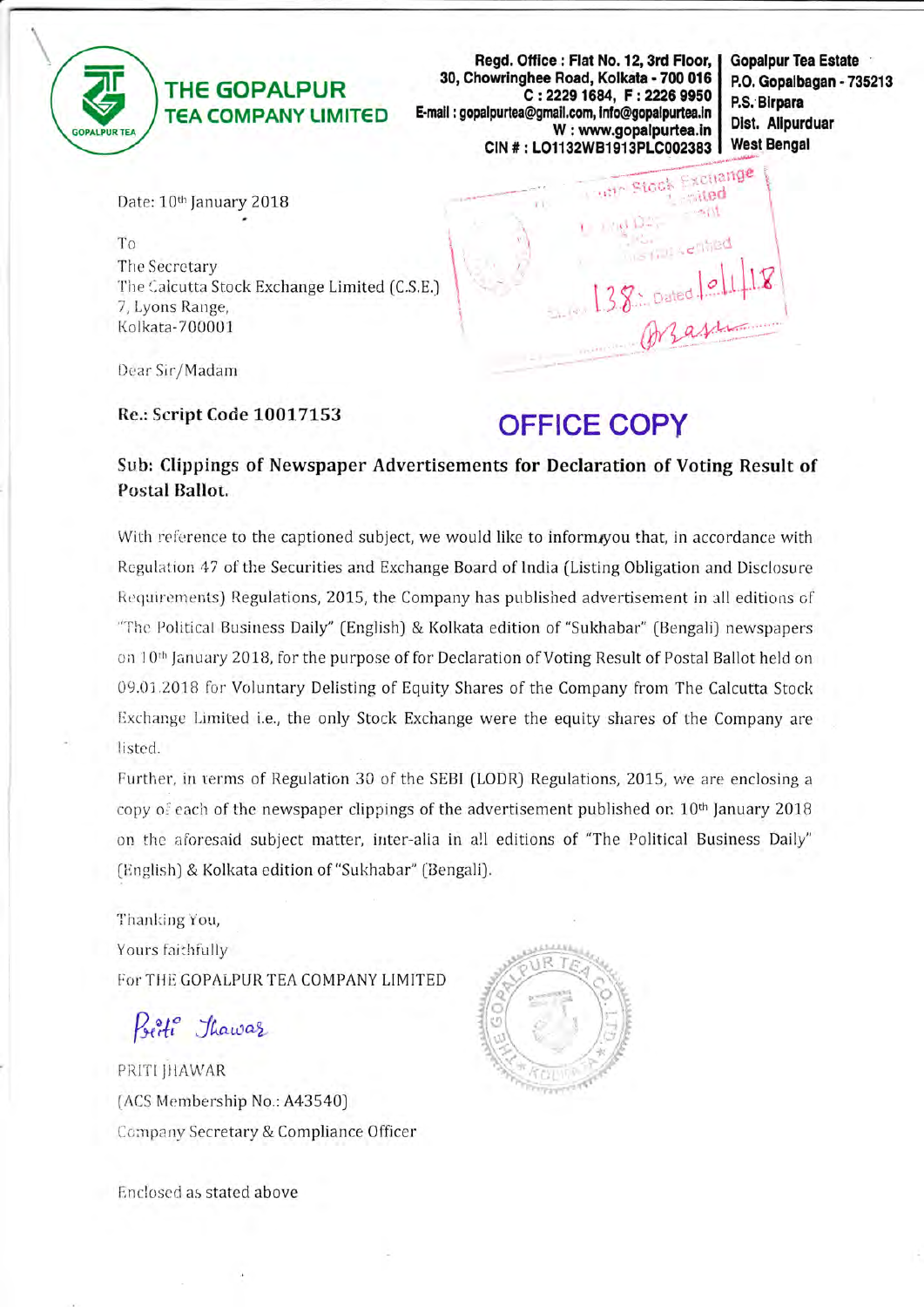

## **PBD BUREAU/PTI**

NEW DELHI, JAN 9 VICE-PRESIDENT M

"We have been frequently coming across reports of suicides by students, who are unable to cope with stress. I get anguished whenever I read such

Venkaiah Naidu today flagged the issue of suicides by students unable to cope with stress, and pitched for memory training which, he said, would make studies a pleasurable experience and not a "stressful nightmare".

He also batted for extending due encouragement to mind sport in the country on the lines of physical sport.

He made these remarks<br>while addressing a deleaddressing a delegation of the World Memory Sports Council for India here. The mind sport contingent has returned after bagging the fourth place at the World Memory Championships held last month in Shenzen, China.

news reports as all those deaths of youngsters are<br>avoidable...Time has avoidable...Time come for institutions, governments and the society at large to prevent

such suicides," he said. He said memory training will make "studies a pleasurable experience rather than a

stressful nightmare". "If students can learn

and master memory techniques, they can work smarter. This will actually enable students to get better grades and leave them with more time for other extra- curricular<br>activities," the Vicethe Vice-President said.

Ministry in December last year had issued a direction to all the state governments to take action, saying the crash guards posed danger to both pedestrians and vehicle occupants and were in violation of the Motor Vehicles Act.

"No doubt, physical body has its limitations but the mind has unlimited capacity and this has to be tapped to its full potential," he said.

## Venkaiah flags student suicide issue, pitches for mind sport

## **PBD BUREAU/PTI**

### NEW DELHI, JAN 9

A plea challenging the Centre's direction to all states to take stern action against unauthorised fitting of crash guards or bull bars on vehicles today led the Delhi High Court to seek the Government's stand.

A bench of Acting Chief Justice Gita Mittal and Justice C Hari Shankar, which asked the Ministry of Road Transport and Highways to respond, was of the view that "human life is more important than installation of bull bars".

The court's observation

came after it was informed by the Centre's lawyer that in case of a crash involving

vehicles with bull bars, the impact is disproportionately distributed and thus, airbags may not open to

Mohammed Arif, who claims to be a manufacturer and dealer of crash guards or bull bars, has sought stay on the opera-

tion of the Ministry's December 7, 2017 direc-

tion to the states.

save the occupants.<br>The Ministry

Arif has sought to implead himself in a pending PIL, filed by Aarshi Kapoor and Sidharth Bagla, which has claimed that while these bumpers may look stylish

and protect the vehicle in low speed impacts, in high speed accidents they would defeat the in-built safety features of

the car resulting in serious and fatal injuries to the passengers.

The PIL by the two individuals has claimed that the metal bumpers installed at the front and back of vehicles are a

threat to lives of pedestrians as well as passengers and should be banned.

Arif, in his impleadment application, has said that the Centre's decision has no legality as there is no rule, law or bye-law dealing with accessories such as crash guards or bull bars.

The court has fixed the matter for further hearing on February 6.

Prevention of insults National Honour Act, 1971' - Whoever in any public place or in any other place within public view burns, mutilates, defaces, defiles, disfigures, destroys, tramples upon or otherwise shows disrespect to or brings into contempt (whether by words, either spoken or written, or by acts) the Indian National Flag or any part thereof, shall be punished with imprisonment for a term which may extend to

> The dealer in his application has also said that bull bars do not fall under the purview of section 52 of the Motor Vehicle Act, because the section pertains to modification in a vehicle and not with aftermarket fitments.

## Centre's direction on crash guards in vehicles challenged in HC

## **PBD BUREAU/PTI**

NEW DELHI, JAN 9

using the national made of plastic should be made along with its advertisement in the electronic and print media.

BR Sharma, a special secretary in the Ministry of Home Affairs, will head a 12-member inter-ministerial committee which would take a final call on the playing of the national anthem in cinema halls and public places and recommend, if needed, changes in existing laws.

The first meeting of the committee, which will have joint secretary-level officers from 11 ministries and departments of the central government, will be held on January 19, a Home Ministry official said. It will submit its report within six

months, the official said. Set up on December 5 last year, the committee will have representations from

the Ministries of Home Affairs, Defence, External Affairs, Women and Child<br>Development. HRD. Development, Culture, Parliamentary Affairs, Law, Minority Affairs, Information and Broadcasting and the Department of Empowerment of Persons with Disabilities.

The formation of the interministerial committee was mentioned today by a Supreme Court bench, headed by Chief Justice of India Dipak Misra, that made playing of national anthem in cinema halls before screening of movies optional, modifying its earlier order.

The Centre's decision to set up the committee came after the top court in October last year observed the people "cannot be forced to carry patriotism

have applied to go for Haj without 'Mehram' and they will be exempted from lottery system and allowed to proceed for Haj. Women above 45 years

person does not stand up for the national anthem, he or she is "less patriotic". The Home Ministry official said the committee will give recommendations regarding regulations of

National Honour Act 1971.

the panel.

## MHA special secy to head 12-member inter-ministerial team on national anthem

### **PBD BUREAU/PTI**

NEW DELHI, JAN 9

AHEAD of Republic Day, the Government today urged everyone not to use national flag made of plastic and asked the states and union territories to ensure strict compliance of the flag code.

In an advisory to the states and union territories, the Ministry of Home Affairs said the national flag represents the hopes and aspirations of the people of the country and hence should occupy a position of honour.

The Ministry said that it has been brought to its notice that during important events, the national flag made of plastic is also being used in place of paper flags.

Since, the plastic flags are not biodegradable like paper flags, these do not get decomposed for a long time and ensuring appropriate disposal of national flag made of plastic commensurate with dignity of the flag, is a practical problem, the

advisory said.

JIGNESH Mevani, the face of new- found Dalit assertiveness in Gujarat, made his debut on the national political stage today with a rally here where he called the Modi Government a 'threat' to democracy and Constitution. Thumbing his nose at the Delhi Police, which had declined permission for holding the 'Yuva Hunkar' rally to demand the release of Dalit activist from Uttar Pradesh Chandrashekhar Azad, Mevani used the platform to attack Prime Minister Narendra Modi over "Gujarat model" Chandrashekhar Azad, effective implementation of the Constitution and two crore jobs to the youth. tive does not have the right to do so, then this is Guja

As per Section 2 of 'The flag. Wide publicity for not Such flags are to be disposed of, in private, consistent with the dignity of the

> of politics. MLA from Vadgam, who shot to model," Mevani said to lo cheers from a crowd comprising stud

> > $\overline{5}$

### THE GOPALPUR TEA COMPANY LIMITED

Regd. Office: 30, Chowringhee Road, 3rd Floor, Flat 12, Kolkata-700016<br>Website: www.gopalpurtea.m, Email ID: gopalpurtea@gmail.com<br>Phone No. 033-22291684, Fax No. 033-22269950<br>CIN: L01132WB1913PLC002383

RESULT OF POSTAL BALLOT<br>Pursuant to the provisions of Section 110 of the Companies Act, 2013 read with r 22 of the Companies (Management and Administration) Rules, 2014 approval of t the medicine is understanding the mean of Postal Ballot (Both in Physical & Electron<br>Form) for delisting of the Equity Shares of the Company from the Calculta Sto Exchange Limited in terms of Security and Exchange Board of India (Delisting Equity Shares) Regulations, 2009 and considering amendments as and when may<br>As specified in the Postal Ballot Notice dated 23rd November 2017 read with 1 Special Resolution and Explanatory Statement attached thereto.

Mr. Raj Kumar Somani, Director of the Company has announced the results of the Postal Ballot process on the basis of the report dated 09.01.2018 submitted by the Scrutinizer Mr. Asit Kumar Labh appointed in accordance with the provisions of t Companies Act, 2013.<br>Details of the Postal Ballot forms received and the results are as follows:

| SI No.  | <b>Particulars</b>                                                  | No. of Shares |                                    |                       |  |  |  |
|---------|---------------------------------------------------------------------|---------------|------------------------------------|-----------------------|--|--|--|
|         |                                                                     | Promoters     | Public                             | Total                 |  |  |  |
|         | Postal Ballot with ASSENT- Physical                                 |               | 303                                | 303                   |  |  |  |
| R       | Postal Ballot with ASSENT - Electronic                              | 2229572       | 754000                             | 2983572               |  |  |  |
| $A + B$ | Total Postal Ballot with ASSENT in<br>physical and electronic mode  | 2229572       | 754303<br>$(24$ Nos $)(45$ Nos $)$ | 2983875<br>$(69$ Nos) |  |  |  |
|         | Postal Ballot with DISSENT - Physical                               |               |                                    |                       |  |  |  |
| n       | Postal Ballot with DISSENT - Electronic                             |               | Λ                                  | Ω                     |  |  |  |
| $C+D$   | Total Postal Ballot with DISSENT in<br>physical and electronic mode | Ю             | (1 No.)                            | (1 No                 |  |  |  |

of Equity Shares) Regulations, 2009. Accordingly, the Special Resolution as set out in the Notice dated 23.11.2017 will declared as Carried by Requisite Majority.

|                  | By Order of the Board<br>For The Gopalpur Tea Company Limited |
|------------------|---------------------------------------------------------------|
|                  | Sd/-                                                          |
|                  | Raj Kumar Somani                                              |
| Place: Kolkata   | Director                                                      |
| Date: 09.01.2018 | (DIN: 00466419)                                               |

three years, or with fine, or with both. The advisory said that on important national, cultural and sports events, flags made of paper only are to be used by public in terms of the provisions of the 'Flag Code of India, 2002' and such paper flags

are not to be discarded or thrown on the ground after

the event.

kinning a dead cow, with Hardik Patel and Alpesh<br>Thakor. formed the Thakor, formed troika that helped substantially revive the Congress's fortunes in Modi's home state. where prohibitory orders are in force through the year -- was primarily called to demand the release Dalit outfit Bhim Army founder Chandrashekhar Azad. Azad was arrested under

> Place Kolkata Date: 02/01/2018

State governments, UT administrations, secretaries of all ministries/departments of government of India were told to ensure strict compliance of the provisions contained in the 'Flag Code of India, 2002' and 'The Prevention of Insults to National Honour Act, 1971.

Assam peasant leade and anti-graft activist Akhil

There is universal affection and respect for and loyalty to the national flag. Yet, a perceptible lack of awareness is often noticed amongst the people as well as organisations and agencies of the government in regard to laws, practices and conventions that apply to 'display of the national flag', the advisory said.

Yechury, the general secretary of CPI(M), accused the BJP of trying to create a divide between tribals and non-tribal in Tripura and said it will not succeed in its designs.

## Don't use national flag made of plastic, says MHA ahead of R-Day

### **PBD BUREAU/PTI**

## NEW DELHI, JAN 9

SAUDI Arabia has increased India's Haj quota by 5,000, the second hike in two years, taking the number of pilgrims who can perform Haj from the coun $try$  to  $1,75,025$ , Union Minister Mukhtar Abbas

Naqvi said today. Naqvi claimed that the increase over the past two years - of nearly 40,000 - is a "record expansion" since

Independence. The increase in India's quota will be effective from Haj to be held later this year. Saudi Arabia last year increased India's quota by 35,000. In 2017, the Haj

quota was 1,70,025.

Narendra Modi's "growing popularity" and India's

#### on their sleeves" and it cannot be assumed that if a NEW DELHI, JAN 9

politics," Naqvi said.

The Minority Affairs Minister attributed the increase to Prime Minister todian of the two holy mosques, Saudi Arabia's King Salman bin Abdulaziz al Saud and the Saudi Government for the increase in India's quota. The Gulf country has

playing/singing of the national anthem and suggest changes in the acts and orders relating to the Insult of The bench, also compris-The dialogue was led by National Security Adviser Ajit Doval and Indonesia's Coordinating Minister for Political, Legal and

improved ties with Saudi Arabia and other Arab nations under his leadership. "It is a record expansion after Independence. The Modi Government has been fulfilling the socio-economic, religious needs with honesty, without appeasement expanded India's quota after Naqvi signed a bilateral annual Haj agreement between India and Saudi Arabia with the Haj and Umrah Minister of the Kingdom of Saudi Arabia at Mecca.

two years."

ing Justices AM Khanwilkar and DY Chandrachud, said the committee should comprehensively look into all the aspects relating to the playing of the national anthem and allowed the petitioners to make representations before Security Affairs H Wiranto. "India and Indonesia hold the first Security Dialogue, ... Both agreed on operational cooperation in security and counter-terrorism fields," External Affairs Ministry<br>spokesperson Raveesh spokesperson Kumar tweeted.

In a statement, he added: "Three years ago, during the Congress regime, India's Haj quota was about 1,36,020, which has been increased to record 1,75,025 in the past He also thanked the cus-Saudi Arabia has also given the green signal for India's decision to revive the option of sending Haj pilgrims through sea route, Naqvi reiterated. He said officials from both the countries will discuss formalities and technicalities

so that Haj pilgrimage through sea route can start in coming years.

He said about 3.55 lakh people have applied for Haj this year, adding that for the first time Muslim women from India will go

to Haj without 'Mehram' (male companion). More than 1,300 women

of age, who wish to go for Haj but who don't have a male companion, are allowed to travel for Haj in groups of four or more, according to the new Haj policy of India.

## Saudi Arabia has increased India's Haj quota by 5,000: Naqvi

## **PBD BUREAU/PTI**

NEW DELHI, JAN 9

THE BJP today dubbed Rahul Gandhi's speech in Bahrain as "irresponsible", alleging that the Congress president was spreading 'hatred' among Indians with his speeches abroad like he did in the country.

Union Minister Ravi Shankar Prasad attacked the Congress chief over his last night's address and contrasted it with Prime Minister Narendra Modi's address to 270 Indian origin (PIO) parliamentarians, focusing on boosting ties between India and other countries.

Addressing a press conference, Prasad questioned tice. Gandhi's father and the then Prime Minister Rajiv

and "spread hatred in a foreign country as he did in India". "The BJP strongly condemns Rahul Gandhi's irresponsible utterances.... He is spreading hatred among people," he said. Hitting back at the Congress leader, the Law Minister wondered if the Congress' stand on the triple talaq Bill worked to spread love or hate in the society. He accused the Congress of failing to take a stand on an issue of woman's respect and jus-

Gandhi's remarks in which he accused the Modi Government of pursuing a divisive agenda to hide its failures, and said they had expected that he would not harp on political differences Gandhi had committed a 'sin' by passing a law under pressure from Muslim bodies to negate a Supreme Court order to provide alimony to Shah Bano after her husband divorced her, he said. irresponsible, says BJP

The same Muslim body is now opposing the triple talaq Bill, Prasad said, claiming that the Congress' decision to stall it in Rajya Sabha was a case of double standards influenced by vote bank politics.

Citing Mudra loans given to tens of millions of people, rise in road construction works and opening of call centres in tier two cities, Prasad said this has led to creation of employment as he refuted Gandhi's charge that the Government had not created enough jobs.

Rahul's speech in Bahrain

## **PBD BUREAU/PTI**

NEW DELHI, JAN 9

THE Naga Hoho, an apex Naga tribal body, has sought Prime Minister Narendra Modi's help in postponing the forthcoming Nagaland Assembly<br>elections, saying elections, saying that the vexed insurgency problem should be resolved first.

In a memorandum, the Naga Hoho said an exceptional situation has been prevailing in the north eastern state as a result of the ongoing negotiations for a peace accord with the militant group NSCN-IM.



## Naga tribal body urges PM to postpone elections in state

INDIA and Indonesia today held their first security dialogue during which they agreed on operational cooperation in security and counter-terrorism.

**PBD BUREAU/PTI** India, Indonesia hold first security dialogue, vow to combat terror

Venkaiah Naidu meets a delegation of the World Memory Council for India, in New Delhi on Tuesday - PTI photo

## **PBD BUREAU/PTI**

prominence after he activists from Delhi, launched a campaign across Gujarat against the BJP following the incident in Una where Dalits were flogged by vigilantes for

"If an elected representa-

NEW DELHI, JAN 9 CPI(M) leader Sitaram Yechury today claimed that Tripura assembly elections will be the BJP's

> "The 125 crore people of this country are watching that someone is not being allowed to speak for merely demanding the release of the tough National Security Act (NSA) over Thakur-Dalit clashes in Uttar Pradesh's Saharanpur district last year.

Lucknow and Allahabad among other places. The rally -- held on Parliament Street in the heart of the national capital Police Station. ers, including Kanhaiya

Though the crowd at the rally was thin with most chairs empty, Former and current JNU student lead-

Kumar, Shehla Rashid and Umar Khalid were present on the stage, metres away from the Parliament Street

Gogoi and senior Supreme Court lawyer Prashant Bhushan were also present, apart from students from JNU, Delhi University, Lucknow University and Allahabad University among others. The speakers at the

gathering also sought to emphasise on issues like<br>educational rights, educational employment, livelihood and gender justice.

Satish Kumar Goyal

|                        |       | of duplicate share certificate(s). |                                                                                                                                                                                                                                            | NOTICE OF LOSS OF SHARE CERTIFICATE<br>The following share certificate(s) of the company have been reported as lost/misplaced<br>and the holder(s) of the said share certificate(s) have requested the company for issue<br>Notice is here by given that the company will proceed to issue duplicate share certificate(s<br>to the below mentioned person(s) unless a valid objection is recevied by the company                                                                                                                                   |                        |
|------------------------|-------|------------------------------------|--------------------------------------------------------------------------------------------------------------------------------------------------------------------------------------------------------------------------------------------|----------------------------------------------------------------------------------------------------------------------------------------------------------------------------------------------------------------------------------------------------------------------------------------------------------------------------------------------------------------------------------------------------------------------------------------------------------------------------------------------------------------------------------------------------|------------------------|
| of duplicates thereof. | Folio | Name of                            | Certificate No(s)                                                                                                                                                                                                                          | within 15days from the date of oublication of this notice. No claims will be entertained<br>by the company with respect to the original share certificate(s) subsequent to the issue<br><b>Distinctive Nos.</b>                                                                                                                                                                                                                                                                                                                                    | No of                  |
|                        | 589   | Shareholder<br>Anita<br>Agarwal    | 1348-1352 1368-1372<br>1393-1402 1438-1442<br>1453-1462 1473-1497<br>1503-1522 1528-1537<br>3115-3204                                                                                                                                      | From - To<br>134501-135000. 138501-137000<br>139301-140000, 143501-144000<br>145001-148000, 147001-149500<br>150001-152000, 152501-153500<br>307601-316600                                                                                                                                                                                                                                                                                                                                                                                         | <b>Shares</b><br>18000 |
|                        |       | Agarwal                            | 362,443-457,863-866.<br>901-910.916-944.1017<br>-1026.1187-1196.1250<br>-1257, 1468-1472, 1635<br>1638, 1699-1702.1763<br>-1766,1847-1850.1855<br>-1862, 1951-1953, 2164<br>2373,2394-2397,2401-<br>2402.2406.2408-2411.<br>2426.3205-3389 | 604 Jyoti Swarup 7-7,83-97,103-117,348 601-700,0201-9700,10201-11700<br>34701-36200.44201-45700.06201<br>-56600,90001-91000,91501-94350.<br>101451-102450 (1845)-119450<br>124701-125500, 146501-147000,<br>163201-163600,189801-170000,<br>176001-176400,183901-184250.<br>184601-189300, 194001-194300.<br>2166.2170-2172.2260 215151-215400.215651-215900.<br>2263, 2318-2319, 2372 223351-223750, 229151-229350,<br>234451-234600,236101-236200.<br>238401-256500.236901-237000.<br>237901-237400,237501-237500<br>209901-239400 310901-335050 | 36900                  |
|                        | 622   | Bhupesh<br>Agarwal                 | 38-62,558-572,723-732,<br>786-792.798-802.618-627<br>971-980.1328-1332.1402-<br>1407,2395,3657-3977                                                                                                                                        | 3701-6200.55701-57200.72201-<br>73200,78701-79200,79701-80200<br>838-852,881-890,896-900 81701-82700,83701-85200,88001<br>-89000;89501-90000:86901-97900<br>132501-133000.140001-140500<br>236201-236300,361751-393860                                                                                                                                                                                                                                                                                                                             | 24200                  |
|                        | 646   | Anuradha<br>Agarwal                | 5-6,498-507,1137-1146<br>2374-2377.2384-2385.<br>2398-2399,2404, 2407<br>2412.2434.4411-4442                                                                                                                                               | 491-600,49701-50700,113451-<br>114450.234601-234900.235351<br>-235500.236501-236700.237101<br>237200.237401-237500.237901<br>238000 239751-239600 437151<br>-440350                                                                                                                                                                                                                                                                                                                                                                                | 6400                   |
|                        |       | 649 Narendra<br>Agarwal            | 1-2,433-442,4463-4494 1-200,43201-44200.                                                                                                                                                                                                   | 444351-445550                                                                                                                                                                                                                                                                                                                                                                                                                                                                                                                                      | 2400                   |

## NEW DELHI, JAN 9

Waterloo, though it is pumping a amount of money and resources".

## Modi Govt poses threat to democracy, Constitution, says Jignesh Mevani Tripura will be

## **PBD BUREAU/PTI** BJP's Waterloo, claims Yechury

"Tripura will be the BJP's Waterloo. It is pumping in an unprecedented amount of money in the state of Tripura. Huge amount of money, huge amount of resources, huge amount of material resources are coming in from Assam where it has a Government," the Left leader alleged.

The hill state is scheduled to go to polls in February.